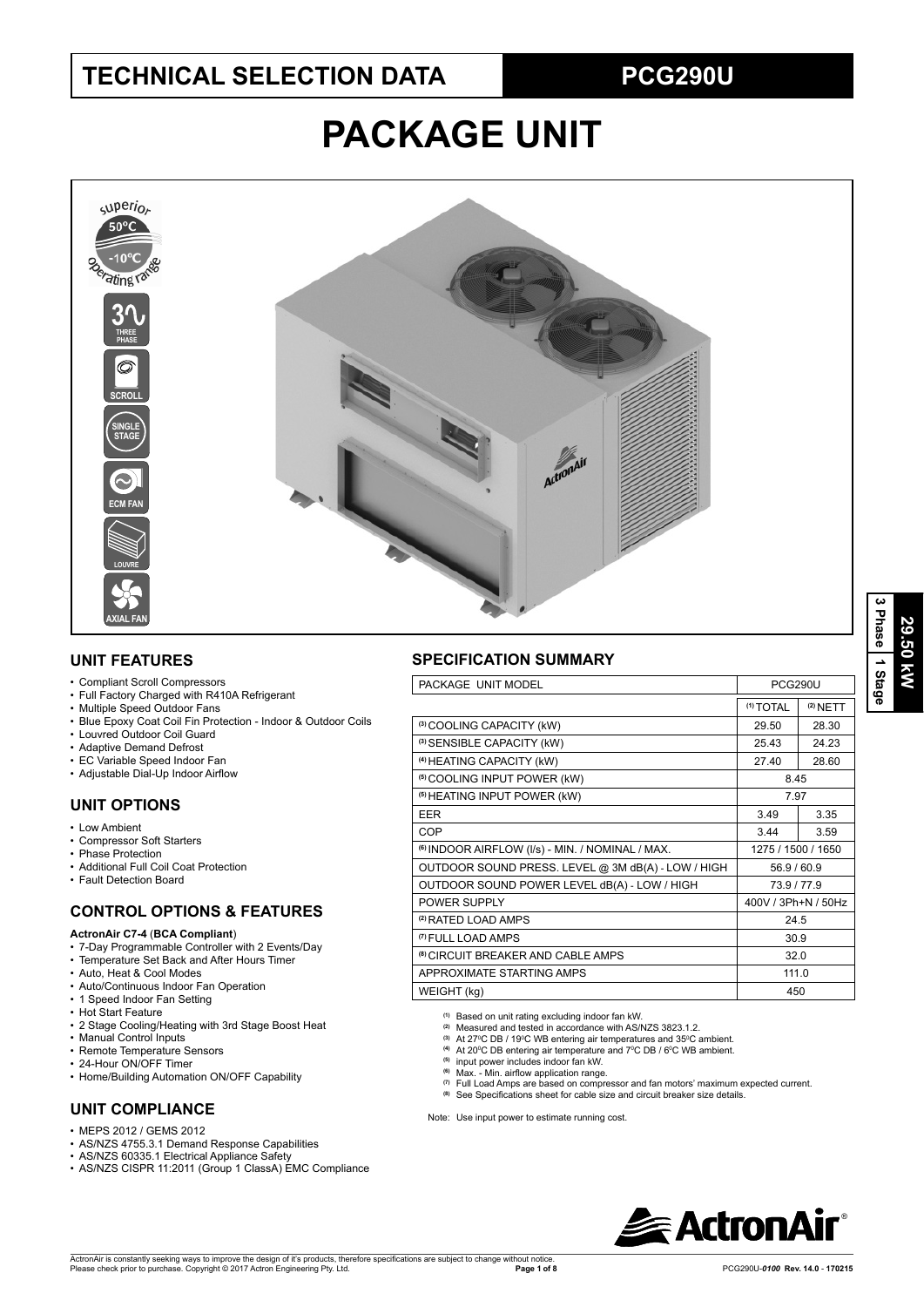## **CAPACITY SELECTION DATA PCG290U**

**COOLING PERFORMANCE**

|                     | <u>UUULINU PERFURMANUE</u> |                 |       |       |       |       |       |                                         |       |       |       |       |       |
|---------------------|----------------------------|-----------------|-------|-------|-------|-------|-------|-----------------------------------------|-------|-------|-------|-------|-------|
| <b>AIR ENTERING</b> |                            | <b>TOTAL</b>    |       |       |       |       |       | <b>TOTAL SENSIBLE CAPACITY - KW</b>     |       |       |       |       |       |
| <b>OUTDOOR</b>      | <b>INDOOR</b>              | <b>CAPACITY</b> |       |       |       |       |       | AT DB TEMPERATURE ONTO INDOOR COIL - °C |       |       |       |       |       |
| DB-°C               | $WB - C$                   | kW              | 20    | 21    | 22    | 23    | 24    | 25                                      | 26    | 27    | 28    | 29    | 30    |
|                     | 16                         | 29.88           | 20.27 | 22.01 | 23.48 | 25.14 | 26.73 | 28.30                                   | 29.64 |       |       |       |       |
|                     | 17                         | 30.55           | 18.47 | 20.23 | 21.99 | 23.44 | 25.13 | 26.77                                   | 28.31 | 29.78 | 31.02 |       |       |
| 25                  | 18                         | 31.41           | 16.67 | 18.42 | 20.17 | 21.92 | 23.67 | 25.09                                   | 26.72 | 28.30 | 29.79 | 31.23 |       |
|                     | 19                         | 32.30           | 14.80 | 16.60 | 18.38 | 20.12 | 21.85 | 23.57                                   | 25.00 | 26.67 | 28.28 | 29.83 | 31.27 |
|                     | $\overline{20}$            | 33.16           | 12.95 | 14.76 | 16.51 | 18.31 | 20.03 | 21.78                                   | 23.49 | 24.93 | 26.61 | 28.23 | 29.82 |
|                     | $\overline{21}$            | 34.07           |       | 12.86 | 14.66 | 16.47 | 18.22 | 19.96                                   | 21.70 | 23.44 | 24.84 | 26.56 | 28.20 |
|                     | $\overline{22}$            | 35.10           |       |       | 12.79 | 14.57 | 16.36 | 18.13                                   | 19.90 | 21.62 | 23.35 | 25.09 | 26.45 |
|                     | 16                         | 28.86           | 19.69 | 21.42 | 22.88 | 24.54 | 26.15 | 27.64                                   | 28.84 |       |       |       |       |
|                     | 17                         | 29.40           | 17.91 | 19.64 | 21.38 | 22.86 | 24.53 | 26.16                                   | 27.71 | 29.12 |       |       |       |
|                     | $\overline{18}$            | 30.14           | 16.08 | 17.84 | 19.59 | 21.33 | 22.79 | 24.47                                   | 26.12 | 27.70 | 29.16 | 30.48 |       |
| 30                  | 19                         | 30.97           | 14.25 | 16.04 | 17.79 | 19.55 | 21.27 | 23.00                                   | 24.41 | 26.08 | 27.69 | 29.22 | 30.61 |
|                     | 20                         | 31.83           | 12.39 | 14.18 | 15.96 | 17.75 | 19.49 | 21.23                                   | 22.92 | 24.39 | 26.03 | 27.65 | 29.21 |
|                     | $\overline{21}$            | 32.69           |       | 12.31 | 14.12 | 15.89 | 17.66 | 19.40                                   | 21.16 | 22.87 | 24.31 | 25.98 | 27.58 |
|                     | $\overline{22}$            | 33.67           |       |       | 12.23 | 14.04 | 15.83 | 17.59                                   | 19.35 | 21.06 | 22.79 | 24.21 | 25.89 |
|                     | 16                         | 27.73           | 19.03 | 20.78 | 22.23 | 23.89 | 25.42 | 26.91                                   |       |       |       |       |       |
|                     | 17                         | 27.95           | 17.26 | 18.99 | 20.73 | 22.21 | 23.85 | 25.47                                   | 26.97 | 28.18 |       |       |       |
|                     | 18                         | 28.71           | 15.44 | 17.20 | 18.95 | 20.69 | 22.15 | 23.81                                   | 25.45 | 27.00 | 28.42 |       |       |
| 35                  | 19                         | 29.50           | 13.63 | 15.38 | 17.17 | 18.91 | 20.66 | 22.09                                   | 23.78 | 25.43 | 27.01 | 28.50 | 29.77 |
|                     | 20                         | 30.29           | 11.76 | 13.56 | 15.34 | 17.10 | 18.85 | 20.58                                   | 22.30 | 23.74 | 25.36 | 26.97 | 28.51 |
|                     | 21                         | 31.11           |       | 11.69 | 13.49 | 15.28 | 17.03 | 18.77                                   | 20.50 | 22.25 | 23.64 | 25.33 | 26.93 |
|                     | $\overline{22}$            | 32.03           |       |       | 11.62 | 13.43 | 15.19 | 16.95                                   | 18.69 | 20.44 | 22.16 | 23.59 | 25.24 |
|                     | 16                         | 26.46           | 18.32 | 19.81 | 21.48 | 23.12 | 24.64 | 25.92                                   |       |       |       |       |       |
|                     | 17                         | 26.48           | 16.55 | 18.28 | 20.00 | 21.46 | 23.10 | 24.68                                   | 26.14 |       |       |       |       |
|                     | 18                         | 27.14           | 14.75 | 16.50 | 18.26 | 19.99 | 21.41 | 23.08                                   | 24.69 | 26.22 | 27.51 |       |       |
| 40                  | 19                         | 27.85           | 12.91 | 14.68 | 16.45 | 18.19 | 19.92 | 21.38                                   | 23.04 | 24.68 | 26.24 | 27.64 | 28.86 |
|                     | 20                         | 28.53           | 11.05 | 12.84 | 14.65 | 16.39 | 18.15 | 19.87                                   | 21.34 | 23.00 | 24.61 | 26.22 | 27.73 |
|                     | 21                         | 29.35           |       | 11.01 | 12.79 | 14.56 | 16.32 | 18.08                                   | 19.80 | 21.53 | 22.95 | 24.58 | 26.18 |
|                     | $\overline{22}$            | 30.22           |       |       | 10.91 | 12.72 | 14.51 | 16.26                                   | 18.02 | 19.74 | 21.45 | 22.89 | 24.52 |
|                     | 16                         | 25.03           | 17.55 | 19.06 | 20.68 | 22.31 | 23.73 |                                         |       |       |       |       |       |
|                     | $\overline{17}$            | 25.04           | 15.79 | 17.52 | 19.03 | 20.65 | 22.30 | 23.79                                   |       |       |       |       |       |
|                     | 18                         | 25.40           | 13.99 | 15.76 | 17.49 | 19.00 | 20.64 | 22.29                                   | 23.87 |       |       |       |       |
| 45                  | 19                         | 26.08           | 12.18 | 13.96 | 15.71 | 17.45 | 19.17 | 20.62                                   | 22.27 | 23.87 | 25.34 |       |       |
|                     | 20                         | 26.72           | 10.34 | 12.11 | 13.91 | 15.66 | 17.40 | 19.12                                   | 20.59 | 22.21 | 23.83 | 25.39 | 26.76 |
|                     | 21                         | 27.52           |       | 10.27 | 12.07 | 13.84 | 15.61 | 17.34                                   | 19.08 | 20.54 | 22.18 | 23.78 | 25.40 |
|                     | $\overline{22}$            | 28.29           |       |       | 10.20 | 12.02 | 13.77 | 15.55                                   | 17.29 | 19.01 | 20.48 | 22.15 | 23.77 |
|                     | 16                         | 23.48           | 16.71 | 18.21 | 19.82 | 21.39 | 22.67 |                                         |       |       |       |       |       |
|                     | 17                         | 23.49           | 14.98 | 16.71 | 18.20 | 19.82 | 21.41 | 22.80                                   |       |       |       |       |       |
| 50                  | 18                         | 23.50           | 13.19 | 14.93 | 16.67 | 18.17 | 19.79 | 21.41                                   | 22.91 |       |       |       |       |
|                     | 19                         | 24.18           | 11.39 | 13.14 | 14.89 | 16.64 | 18.14 | 19.78                                   | 21.41 | 22.96 | 24.29 |       |       |
|                     | 20                         | 24.71           | 9.54  | 11.34 | 13.10 | 14.86 | 16.59 | 18.30                                   | 19.75 | 21.36 | 22.94 | 24.40 |       |
|                     | $\overline{21}$            | 25.43           |       | 9.51  | 11.28 | 13.05 | 14.80 | 16.54                                   | 18.24 | 19.71 | 21.33 | 22.92 | 24.47 |
|                     | $\overline{22}$            | 26.15           |       |       | 9.44  | 11.21 | 12.47 | 14.75                                   | 16.49 | 18.19 | 19.68 | 21.28 | 22.90 |

### **HEATING PERFORMANCE**

| <b>WB TEMP</b><br>ON OD | <b>HEATING CAPACITY - kW</b><br>AT DB ENTERING INDOOR - °C |       |       |       |       |       |       |       |       |       |
|-------------------------|------------------------------------------------------------|-------|-------|-------|-------|-------|-------|-------|-------|-------|
| COIL- ºC                |                                                            | 16    | 18    |       | 20    |       |       | 22    | 24    |       |
|                         | ΤН                                                         | IH.   | ΤН    | ін    | ΤН    | IН    | TН    | ۱Н    | TН    | IΗ    |
| $-10$                   | 18.17                                                      | 17.44 | 18.08 | 17.36 | 17.98 | 17.26 | 17.90 | 17.19 | 17.81 | 17.10 |
| -8                      | 19.20                                                      | 18.24 | 19.10 | 18.14 | 18.99 | 18.04 | 18.89 | 17.94 | 18.79 | 17.85 |
| -6                      | 20.28                                                      | 19.06 | 20.16 | 18.95 | 20.04 | 18.83 | 19.91 | 18.72 | 19.78 | 18.59 |
| $-4$                    | 21.44                                                      | 19.73 | 21.30 | 19.59 | 21.15 | 19.46 | 21.02 | 19.34 | 20.87 | 19.20 |
| $-2$                    | 22.64                                                      | 20.15 | 22.48 | 20.01 | 22.32 | 19.87 | 22.16 | 19.72 | 22.00 | 19.58 |
| $\Omega$                | 23.93                                                      | 21.06 | 23.76 | 20.91 | 23.58 | 20.75 | 23.41 | 20.60 | 23.23 | 20.44 |
| 2                       | 25.17                                                      | 22.90 | 24.98 | 22.73 | 24.78 | 22.55 | 24.58 | 22.36 | 24.38 | 22.18 |
| 4                       | 26.50                                                      | 26.50 | 26.27 | 26.27 | 26.06 | 26.06 | 25.84 | 25.84 | 25.60 | 25.60 |
| 6                       | 27.87                                                      | 27.87 | 27.63 | 27.63 | 27.40 | 27.40 | 27.23 | 27.23 | 26.98 | 26.98 |
| 8                       | 29.36                                                      | 29.36 | 29.19 | 29.19 | 28.93 | 28.93 | 28.66 | 28.66 | 28.38 | 28.38 |
| 10                      | 31.02                                                      | 31.02 | 30.74 | 30.74 | 30.45 | 30.45 | 30.16 | 30.16 | 29.85 | 29.85 |
| 12                      | 32.66                                                      | 32.66 | 32.34 | 32.34 | 32.03 | 32.03 | 31.71 | 31.71 | 31.38 | 31.38 |
| 14                      | 34.37                                                      | 34.37 | 34.03 | 34.03 | 33.67 | 33.67 | 33.33 | 33.33 | 32.97 | 32.97 |
| 16                      | 36.13                                                      | 36.13 | 35.76 | 35.76 | 35.38 | 35.38 | 34.99 | 34.99 | 34.62 | 34.62 |
| 18                      | 37.96                                                      | 37.96 | 37.55 | 37.55 | 37.15 | 37.15 | 36.75 | 36.75 | 36.32 | 36.32 |

**TH -** Total Heating Capacity (kW).

 **IH -** Integrated Heating Capacity (kW) Includes defrost losses.

## **AIRFLOW CORRECTION MULTIPLIER**

| % VARIATION                    | $-15%$ | $-10%$ | $-5%$ | <b>NOMINAL</b> | $+5%$ | $+10%$ |
|--------------------------------|--------|--------|-------|----------------|-------|--------|
| <b>INDOOR AIRFLOW</b><br>(1/s) | 1275   | 1350   | 1425  | 1500           | 1575  | 1650   |
| TOTAL COOLING                  | 0.972  | 0.982  | 0.991 | 1.00           | 1.008 | 1.014  |
| SENSIBLE COOLING               | 0.919  | 0.947  | 0.973 | 1.00           | 1.027 | 1.053  |
| <b>HEATING FACTOR</b>          | 0.991  | 0.994  | 0.997 | 1.00           | 1.002 | 1.004  |
|                                |        |        |       |                |       |        |

#### **NOTES:**

1. No allowance has been made for the effect of indoor fan motor.<br>2. Selection tables are based on nominal airflows.

Correction factors must be applied for selection away from these conditions.



**29.50 kW 3 Phase 1 Stage**

3 Phase 1 Stage 29.50 kW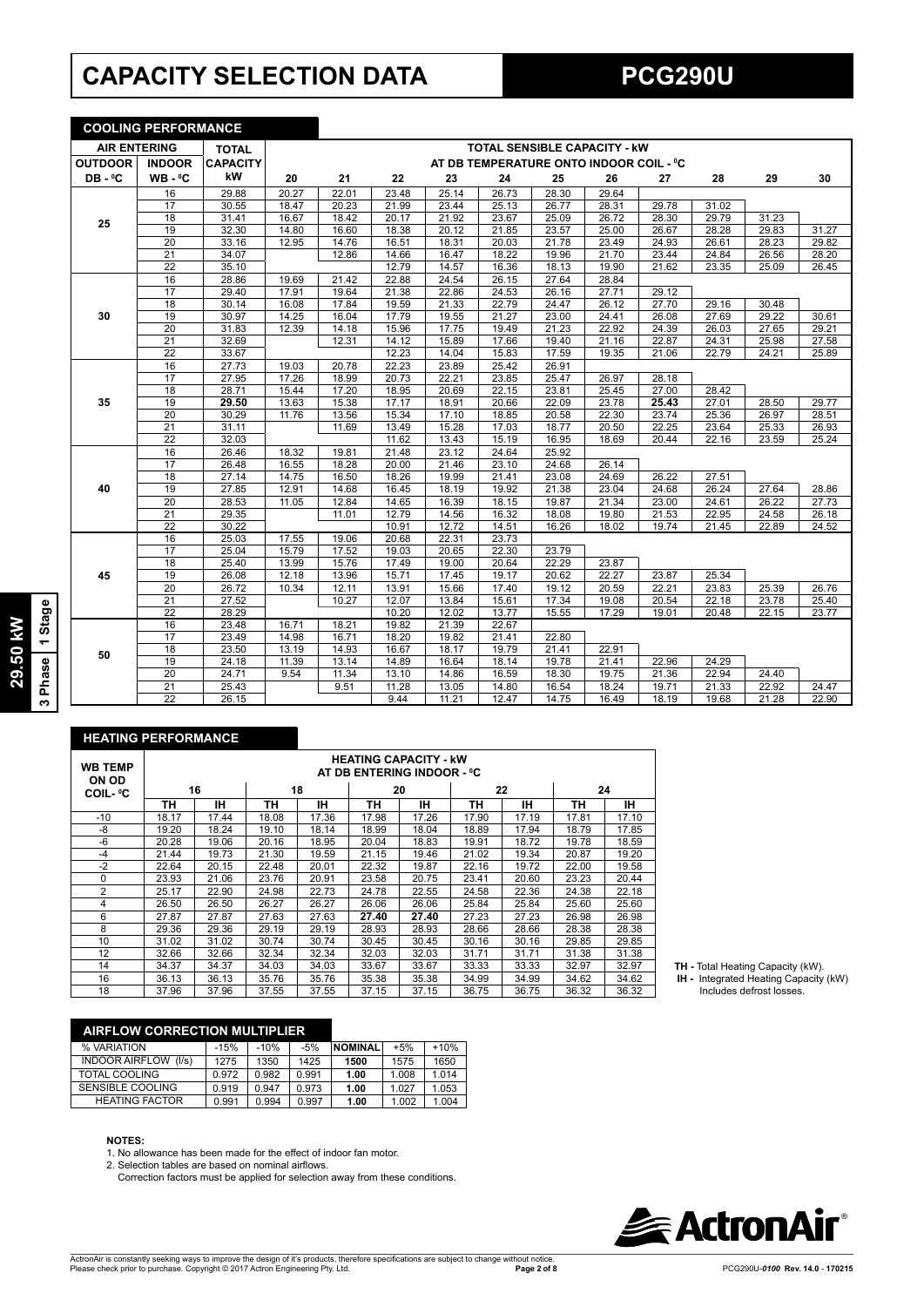## **INDOOR FAN DATA / FAN CURVE PCG290U**

|                |       | <b>EXTERNAL STATIC PRESSURE (Pa)</b> |       |                   |       |      |       |      |       |      |                |   |     |  |
|----------------|-------|--------------------------------------|-------|-------------------|-------|------|-------|------|-------|------|----------------|---|-----|--|
| <b>AIRFLOW</b> | 50    |                                      |       | 100               |       |      |       | 150  | 200   |      | 250            |   | 300 |  |
| (1/s)          | % PWM | W                                    | % PWM | W                 | % PWM | W    | % PWM | W    | % PWM | W    | % PWM          | w |     |  |
| 1275           | ---   |                                      |       | ---               | 53    | 801  | 57    | 924  | 62    | 1093 |                |   |     |  |
| 1300           | $---$ | ---                                  | ---   | $\qquad \qquad -$ | 54    | 810  | 58    | 947  | 63    | 1112 |                |   |     |  |
| 1350           | $---$ | ---                                  | 52    | 741               | 57    | 870  | 61    | 1012 | 66    | 1178 |                |   |     |  |
| 1400           | 51    | 677                                  | 55    | 776               | 60    | 922  | 64    | 1070 | 69    | 1245 | MOTOR / BLOWER |   |     |  |
| 1450           | 54    | 709                                  | 58    | 838               | 63    | 989  | 67    | 1141 | 73    | 1312 | LIMIT          |   |     |  |
| 1500           | 57    | 762                                  | 61    | 902               | 66    | 1052 | 70    | 1214 | 76    | 1380 |                |   |     |  |
| 1550           | 60    | 838                                  | 65    | 972               | 69    | 1132 | 74    | 1298 | 80    | 1458 |                |   |     |  |
| 1600           | 64    | 899                                  | 68    | 1042              | 73    | 1211 | 78    | 1375 | 84    | 1528 |                |   |     |  |
| 1650           | 67    | 979                                  | 72    | 1132              | 77    | 1300 | 82    | 1458 | 88    | 1676 |                |   |     |  |

#### **NOTES:**

**W** = Indoor Fan Power, Watts

**PWM** = Pulse Width Modulation Setting, % PWM

(Adjustable through CPI3-1 Board located in electrical panel).

Factory PWM Setting = 61 % PWM for 100 Pa.

- Data in the box indicates Factory Default Setting.





**Nominal Airflow = 1500 l/s** 



**3 Phase**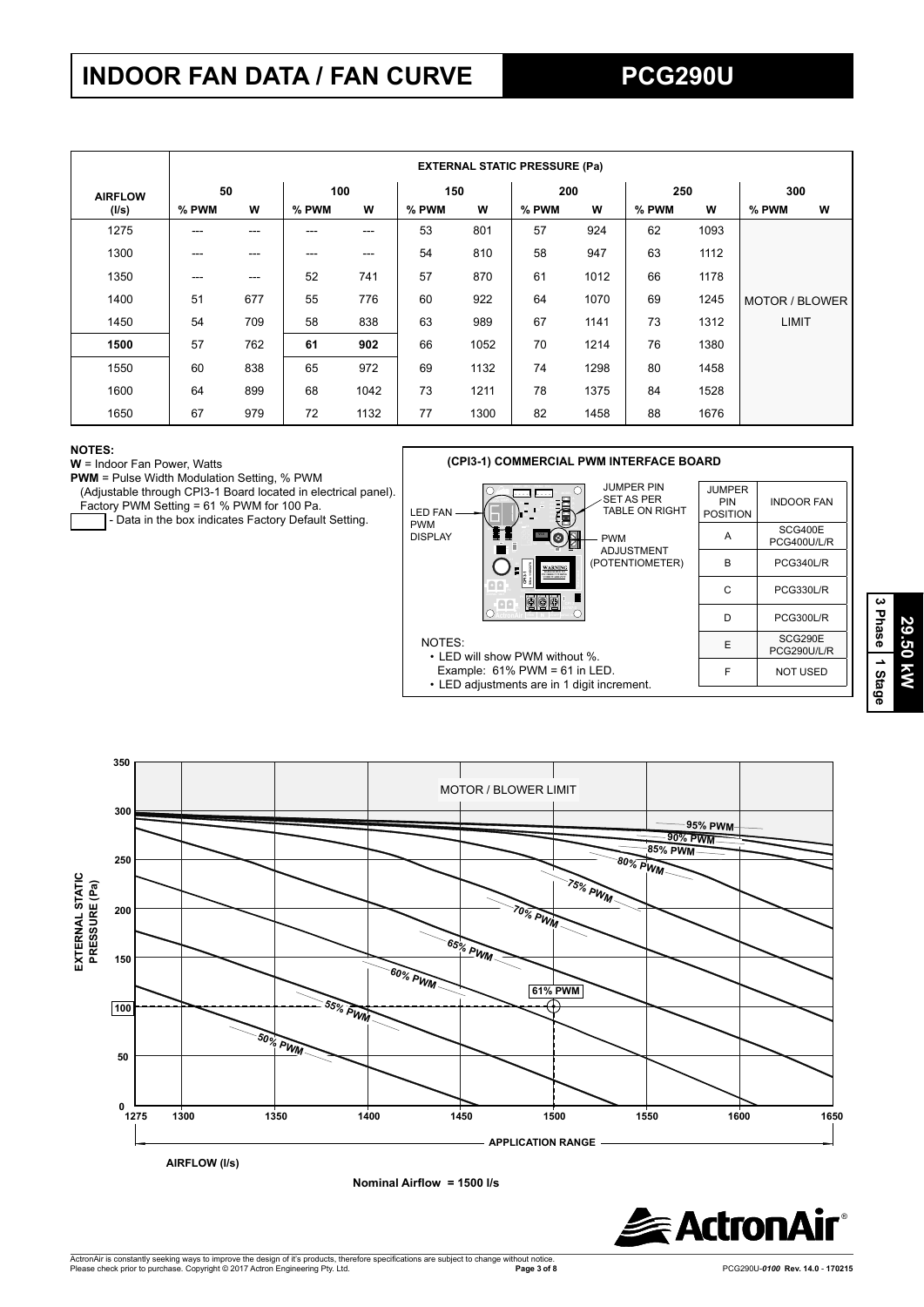## **UNIT DIMENSIONS PCG290U**





## **MINIMUM SERVICE ACCESS CLEARANCES & AIRFLOW SPACE ALLOWANCES**



**PLEASE NOTE THAT UNDER ALL CIRCUMSTANCES, CONDENSER AIR MUST NOT RECIRCULATE BACK ONTO CONDENSER COIL. KEEP ALL CLEARANCES FREE OF ANY OBSTRUCTIONS**

| <b>STACKING OF UNITS</b>                             |                                         |  |  |  |  |  |
|------------------------------------------------------|-----------------------------------------|--|--|--|--|--|
| ONE IN FRONT OF THE OTHER<br>(DISTANCE BET. LF & RF) | SIDE BY SIDE<br>(DISTANCE BET. LF & LR) |  |  |  |  |  |
| $1000$ mm                                            | $1000$ mm                               |  |  |  |  |  |



ActronAir is constantly seeking ways to improve the design of it's products, therefore specifications are subject to change without notice.<br>Please check prior to purchase. Copyright © 2017 Actron Engineering Pty. Ltd.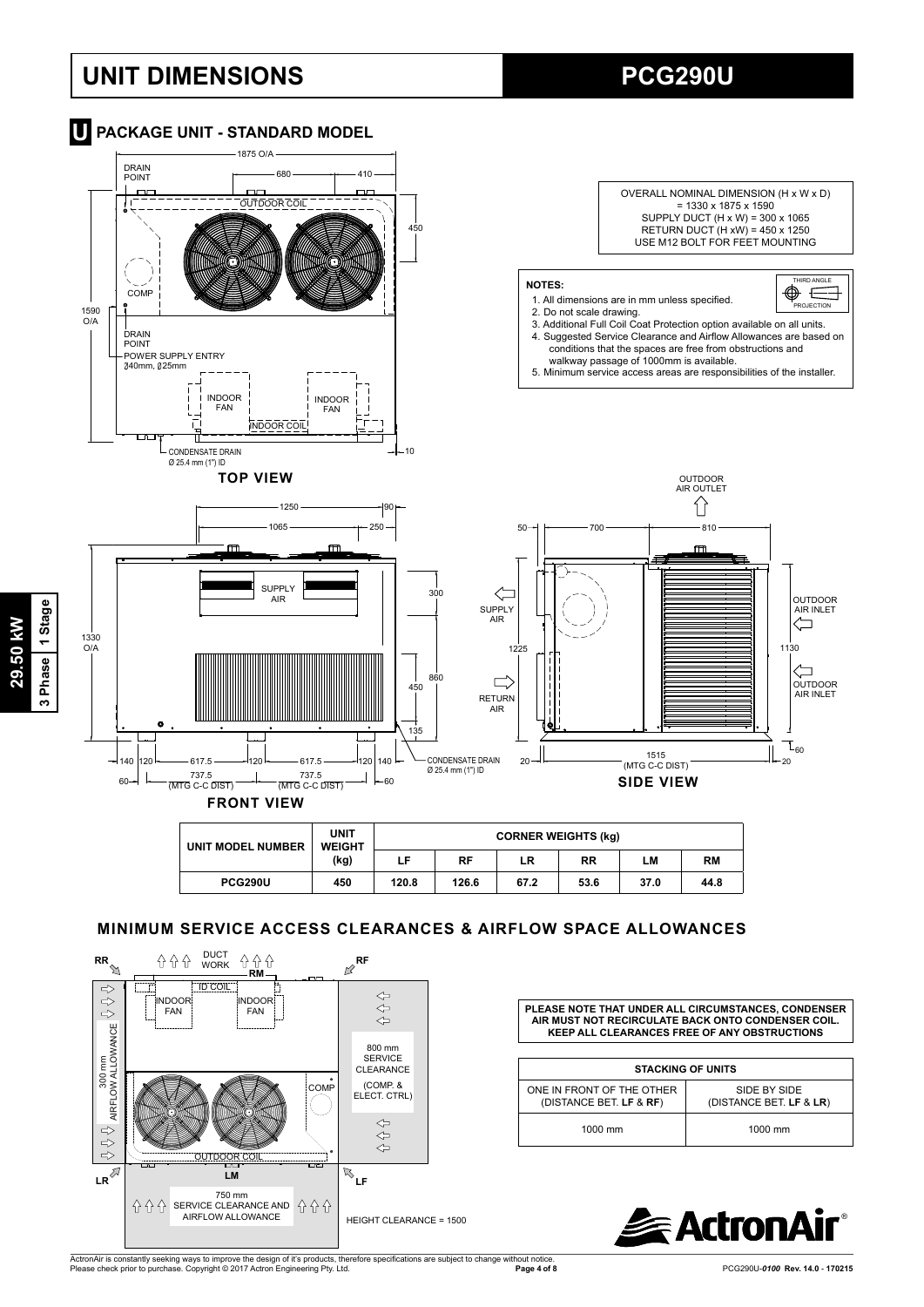## **Outdoor Radiated**

### **Sound Power Level (SWL)**

| Fan Speed | Sound Power Level | Octave Band Centre Frequency (Hz), dB<br>dB(A) |      |      |      |      |      |      |  |
|-----------|-------------------|------------------------------------------------|------|------|------|------|------|------|--|
|           |                   | 125                                            | 250  | 500  | 1k   | 2k   | 4k   | 8k   |  |
| LOW       | 73.9              | 72.1                                           | 71.9 | 71.5 | 68.5 | 65.1 | 64.1 | 60.6 |  |
| High      | 77.9              | 75.9                                           | 75.7 | 75.2 | 72.5 | 69.5 | 67.9 | 64.6 |  |

## **Indoor Outlet**

## **Sound Power**

**Level (SWL)**

| <b>Airflow Setting</b> | Airflow<br>Li/s | Sound<br>Power Level |      |      | Octave Band Centre Frequency (Hz), dB |      |      |      |      |
|------------------------|-----------------|----------------------|------|------|---------------------------------------|------|------|------|------|
|                        |                 | dB(A)                | 125  | 250  | 500                                   | 1k   | 2k   | 4k   | 8k   |
| Nominal                | 1500            | 76.1                 | 74.0 | 71.1 | 72.3                                  | 71.5 | 68.7 | 66.3 | 60.1 |

## **OUTDOOR RADIATED INDOOR OUTLET**





- 1. Radiated sound power levels are based on ISO 3743-2.
- 2. Outlet sound power levels are based on ISO 13347-2.

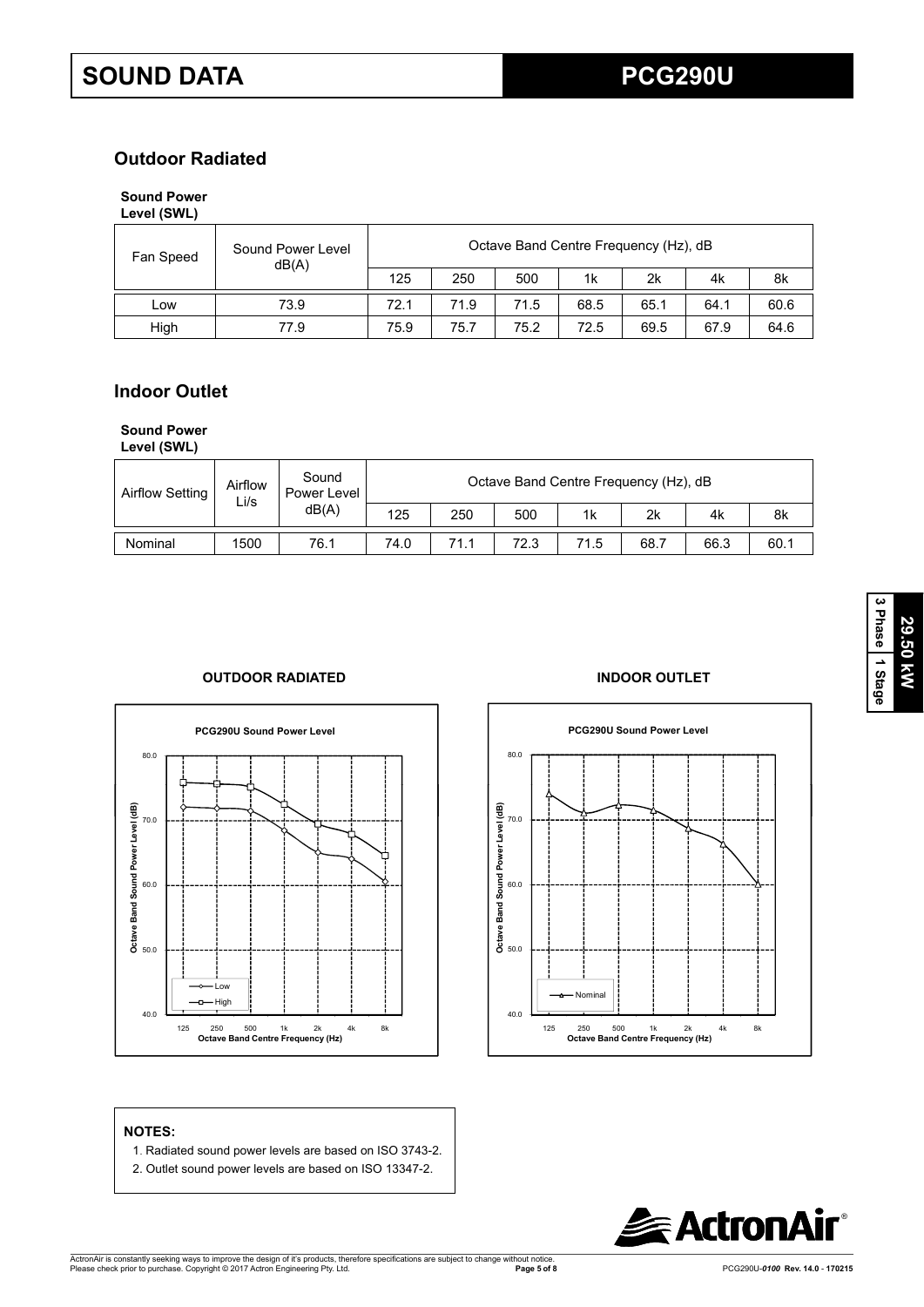## **SPECIFICATIONS PCG290U**

|                | <b>CONSTRUCTION</b>                                                                                                               | <b>COMPRESSOR</b>                          |                                                                                                                                                  |                                                          |              |         |                                                                          |                                                                                                                                                                               |  |  |
|----------------|-----------------------------------------------------------------------------------------------------------------------------------|--------------------------------------------|--------------------------------------------------------------------------------------------------------------------------------------------------|----------------------------------------------------------|--------------|---------|--------------------------------------------------------------------------|-------------------------------------------------------------------------------------------------------------------------------------------------------------------------------|--|--|
|                | <b>CABINET BASE</b>                                                                                                               | 1.9 mm Galvanised Steel                    |                                                                                                                                                  | NUMBER PER UNIT x TYPE                                   |              |         |                                                                          | 1 x Scroll (Hermetic)                                                                                                                                                         |  |  |
|                | CABINET TOP AND SIDES                                                                                                             | 0.9 - 1.6 mm Galvanized Steel              |                                                                                                                                                  | FULL LOAD AMPS                                           |              |         | 16.7                                                                     |                                                                                                                                                                               |  |  |
|                |                                                                                                                                   | 65 microns                                 |                                                                                                                                                  | <b>LOCKED ROTOR AMPS</b>                                 |              |         | 111.0                                                                    |                                                                                                                                                                               |  |  |
|                | <b>SURFACE FINISH</b>                                                                                                             | <b>Baked Polyester Powder Coat</b>         | <b>STARTING METHOD</b><br>D.O.L. (optional soft starter)                                                                                         |                                                          |              |         |                                                                          |                                                                                                                                                                               |  |  |
|                | <b>INSULATION</b>                                                                                                                 |                                            | <b>REFRIGERATION SYSTEM</b>                                                                                                                      |                                                          |              |         |                                                                          |                                                                                                                                                                               |  |  |
|                | 10 mm Foil Faced Polyethylene                                                                                                     |                                            |                                                                                                                                                  | <b>REFRIGERANT TYPE</b><br><b>R-410A</b>                 |              |         |                                                                          |                                                                                                                                                                               |  |  |
|                | <b>TYPE</b>                                                                                                                       | 20 mm Expanded Polystyrene                 |                                                                                                                                                  | <b>EXPANSION CONTROL</b>                                 |              |         | <b>Direct Expansion Orifice</b>                                          |                                                                                                                                                                               |  |  |
|                | <b>SOUND LEVEL * dB(A)</b>                                                                                                        |                                            |                                                                                                                                                  | FACTORY CHARGE (grams)                                   |              |         | 10,430                                                                   |                                                                                                                                                                               |  |  |
|                | SOUND PRESS. - Low / High                                                                                                         | 55.9 / 59.9 @ 3m Distance                  |                                                                                                                                                  |                                                          |              |         |                                                                          |                                                                                                                                                                               |  |  |
|                | SOUND POWER LEVEL - Low / High                                                                                                    | 72.9 / 76.9                                |                                                                                                                                                  | <b>FILTER DRIER</b><br><b>CONNECTION SIZE &amp; TYPE</b> |              |         |                                                                          | 15.9 mm (7/8") ODF Soldered Bi-Flow                                                                                                                                           |  |  |
|                | * Sound data are based on outdoor fan's manufacturer sound level data.                                                            |                                            |                                                                                                                                                  | FACTORY SUPPLIED / FITTED                                |              |         | No                                                                       |                                                                                                                                                                               |  |  |
|                | <b>ELECTRICAL</b>                                                                                                                 |                                            |                                                                                                                                                  |                                                          |              |         | See Installation Section for complete Filter Drier specifications.       |                                                                                                                                                                               |  |  |
|                | POWER SUPPLY - 50 Hz                                                                                                              | 400 Volts x 3 Phase + Neutral              |                                                                                                                                                  |                                                          |              |         |                                                                          |                                                                                                                                                                               |  |  |
|                | VOLTAGE RANGE (min - max)                                                                                                         | 380V - 440V                                |                                                                                                                                                  | <b>PROTECTION DEVICES</b>                                |              |         |                                                                          |                                                                                                                                                                               |  |  |
|                | FULL LOAD AMPS * - Phase 1                                                                                                        | 30.9                                       |                                                                                                                                                  | HIGH PRESSURE CUTOUT SWITCH                              |              |         |                                                                          | Nonadjustable (Automatic Reset)                                                                                                                                               |  |  |
|                | FULL LOAD AMPS * - Phase 2 & 3                                                                                                    | 16.3 & 17.1                                |                                                                                                                                                  | LOW PRESSURE CUTOUT SWITCH                               |              |         |                                                                          | Nonadjustable (Automatic Reset)                                                                                                                                               |  |  |
|                | RATED LOAD AMPS**                                                                                                                 | 24.5                                       |                                                                                                                                                  | COMPRESSOR MOTOR TEMP.                                   |              |         | Internal Thermal Cut-Out                                                 |                                                                                                                                                                               |  |  |
|                | APPROX. STARTING AMPS                                                                                                             | 111.0                                      |                                                                                                                                                  | <b>INDOOR FAN OVERLOAD</b>                               |              |         | Internal Thermal Cut-Out                                                 |                                                                                                                                                                               |  |  |
|                | <b>IP RATING</b>                                                                                                                  | <b>IP44</b>                                |                                                                                                                                                  | OUTDOOR FAN OVERLOAD                                     |              |         | Internal Thermal Cut-Out                                                 |                                                                                                                                                                               |  |  |
|                | IMPORTANT - The local electricity authority may require limits on starting current and                                            |                                            |                                                                                                                                                  | <b>SUMP HEATER WATTS</b>                                 |              |         |                                                                          | 50.0 W during Comp. Off Cycle                                                                                                                                                 |  |  |
|                | voltage drop, please check prior to purchase.                                                                                     |                                            |                                                                                                                                                  | <b>ELECTRIC CONTROLS</b>                                 |              |         |                                                                          |                                                                                                                                                                               |  |  |
|                | * Full Load Amps are based on compressor and fan motor's maximum expected current.                                                |                                            |                                                                                                                                                  | DEFROST METHOD                                           |              |         | Reverse Cycle                                                            |                                                                                                                                                                               |  |  |
|                | ** Rated Load Amps are measured and tested in accordance with AS/NZS3823.1.2.                                                     |                                            | <b>DEFROST TYPE</b>                                                                                                                              |                                                          |              |         | <b>Adaptive Demand Defrost</b>                                           |                                                                                                                                                                               |  |  |
|                | <b>CABLE SIZE &amp; CIRCUIT BREAKER SIZE</b><br>Suggested minimum cable size should be used as a guide only, refer to AS/NZS 3000 |                                            |                                                                                                                                                  | CONTROL CIRCUIT BREAKER                                  |              |         | 16.0 Amps                                                                |                                                                                                                                                                               |  |  |
| Stage          | "Australian/New Zealand Wiring Rules" for more details.                                                                           |                                            |                                                                                                                                                  | C7-4 FIELD CONTROL WIRING                                |              |         |                                                                          | 2 Core 14 / 0.20 Screened Cable                                                                                                                                               |  |  |
|                | 6.0mm <sup>2</sup> (SUGGESTED MINIMUM)<br>CABLE SIZE (MAIN LINE)                                                                  |                                            |                                                                                                                                                  | <b>OPERATING RANGE</b>                                   |              |         |                                                                          |                                                                                                                                                                               |  |  |
| $\overline{ }$ | CIRCUIT BREAKER SIZE - AMPS                                                                                                       | 32.0                                       |                                                                                                                                                  |                                                          |              |         | recommended range of operating conditions as shown below.                | It is essential that the unit is correctly sized for the application and operates within its                                                                                  |  |  |
| 3 Phase        | <b>OUTDOOR COIL</b>                                                                                                               |                                            |                                                                                                                                                  |                                                          |              |         |                                                                          |                                                                                                                                                                               |  |  |
|                | <b>TUBE TYPE</b>                                                                                                                  | Copper - Rifle Bore                        | <b>MODE</b>                                                                                                                                      |                                                          | <b>RANGE</b> |         | <b>INDOOR</b><br><b>AIR INTAKE</b>                                       | <b>OUTDOOR</b><br><b>AIR INTAKE</b>                                                                                                                                           |  |  |
|                | <b>FIN TYPE</b>                                                                                                                   | Aluminium - Wave                           |                                                                                                                                                  |                                                          |              |         | <b>TEMPERATURE</b>                                                       | <b>TEMPERATURE</b>                                                                                                                                                            |  |  |
|                | FACE AREA (m sqr)                                                                                                                 | 2.51                                       | Cooling                                                                                                                                          |                                                          | Max.         |         | 30°C DB / 22°C WB                                                        | 50°C DB                                                                                                                                                                       |  |  |
|                | FIN SPACING (per m)                                                                                                               | 630                                        |                                                                                                                                                  |                                                          | Min.         |         | 20°C DB / 16°C WB                                                        | 15°C DB                                                                                                                                                                       |  |  |
|                | COIL COATING                                                                                                                      | <b>Blue Epoxy Coat Coil Fin Protection</b> | Heating                                                                                                                                          |                                                          | Max.         | 24°C DB |                                                                          | 19.5°C DB / 18°C WB                                                                                                                                                           |  |  |
|                | <b>ROWS</b>                                                                                                                       | ---                                        |                                                                                                                                                  |                                                          | Min.         | 16°C DB |                                                                          | $-10^{\circ}$ C WB                                                                                                                                                            |  |  |
|                | <b>OUTDOOR FAN</b>                                                                                                                |                                            | IMPORTANT - For low ambient cooling use option S. Lower ambient available<br>on request. Contact your nearest ActronAir office for more details. |                                                          |              |         |                                                                          |                                                                                                                                                                               |  |  |
|                | NUMBER OF FANS x TYPE                                                                                                             | 2 x Axial                                  |                                                                                                                                                  |                                                          |              |         |                                                                          | Max. 29°C DB / 19°C WB $\vert$ 50°C DB                                                                                                                                        |  |  |
|                | NUMBER OF BLADES PER FAN                                                                                                          | $\overline{4}$                             | Low<br>Ambient                                                                                                                                   | Option S                                                 | Min.         |         | 20°C DB / 15°C WB                                                        | 5°C DB                                                                                                                                                                        |  |  |
|                | DIAMETER (mm)                                                                                                                     | 560                                        | Cooling                                                                                                                                          | On                                                       | Max.         |         | 29°C DB / 19°C WB                                                        | 50°C DB                                                                                                                                                                       |  |  |
|                | <b>OUTPUT KW</b>                                                                                                                  | 0.37                                       |                                                                                                                                                  | Request                                                  | Min.         |         | 20°C DB / 15°C WB                                                        | -5°C DB                                                                                                                                                                       |  |  |
|                | MOTOR TYPE / DRIVE TYPE                                                                                                           | 6 Pole External Rotor / Direct Drive       |                                                                                                                                                  | <b>AIR FILTERS</b>                                       |              |         |                                                                          |                                                                                                                                                                               |  |  |
|                | <b>FAN SPEED CONTROL</b>                                                                                                          | 2 Speed via Capacitor                      |                                                                                                                                                  |                                                          |              |         |                                                                          |                                                                                                                                                                               |  |  |
|                | The standard type outdoor fans fitted to this unit will accept up to 5Pa<br>of external static resistance.                        |                                            |                                                                                                                                                  | return air grille and the unit.-                         |              |         |                                                                          | All return air including fresh air must have adequate filters supplied and fitted by the<br>installing contractor. Filters must be located in accessible location between the |  |  |
|                | <b>INDOOR COIL</b>                                                                                                                |                                            |                                                                                                                                                  |                                                          |              |         | ActronAir® does not supply or make any provisions for return air filter. |                                                                                                                                                                               |  |  |
|                | TUBE TYPE                                                                                                                         | Copper - Rifle Bore                        |                                                                                                                                                  |                                                          |              |         |                                                                          |                                                                                                                                                                               |  |  |
|                | <b>FIN TYPE</b>                                                                                                                   | Aluminium - Louvre                         |                                                                                                                                                  |                                                          |              |         |                                                                          |                                                                                                                                                                               |  |  |
|                | FACE ARE (m sqr)                                                                                                                  | 0.863                                      |                                                                                                                                                  |                                                          |              |         |                                                                          |                                                                                                                                                                               |  |  |
|                | FIN SPACING (per m)                                                                                                               | 472                                        |                                                                                                                                                  |                                                          |              |         |                                                                          |                                                                                                                                                                               |  |  |
|                | COIL COATING                                                                                                                      | Blue Epoxy Coat Coil Fin Protection        |                                                                                                                                                  |                                                          |              |         |                                                                          |                                                                                                                                                                               |  |  |
|                | <b>ROWS</b>                                                                                                                       | ---                                        |                                                                                                                                                  |                                                          |              |         |                                                                          |                                                                                                                                                                               |  |  |
|                | <b>INDOOR FAN</b>                                                                                                                 |                                            |                                                                                                                                                  |                                                          |              |         |                                                                          |                                                                                                                                                                               |  |  |
|                | NUMBER OF FANS x TYPE                                                                                                             | 1 x Twin Deck Centrifugal EC Fan           |                                                                                                                                                  |                                                          |              |         |                                                                          |                                                                                                                                                                               |  |  |
|                | DIAMETER / WIDTH (mm)                                                                                                             | 270 x 270                                  |                                                                                                                                                  |                                                          |              |         |                                                                          |                                                                                                                                                                               |  |  |
|                | <b>OUTPUT KW / INPUT KW</b>                                                                                                       | 1.12 / 1.26                                |                                                                                                                                                  |                                                          |              |         |                                                                          |                                                                                                                                                                               |  |  |
|                | MOTOR TYPE / DRIVE TYPE                                                                                                           | Variable Speed EC Motor / Direct           |                                                                                                                                                  |                                                          |              |         |                                                                          |                                                                                                                                                                               |  |  |
|                |                                                                                                                                   |                                            |                                                                                                                                                  |                                                          |              |         |                                                                          |                                                                                                                                                                               |  |  |

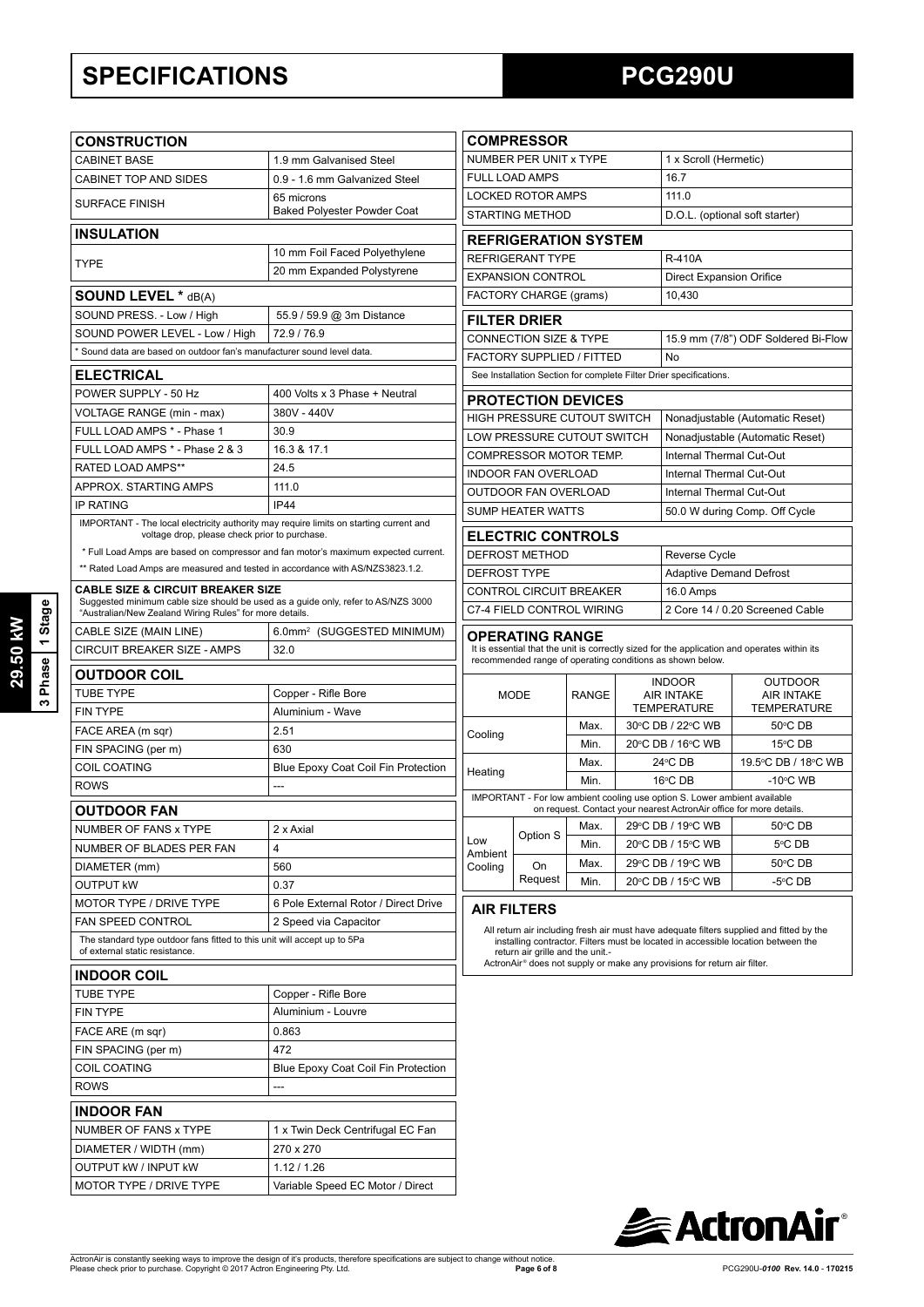

ActronAir is constantly seeking ways to improve the design of it's products, therefore specifications are subject to change without notice.<br>Please check prior to purchase. Copyright © 2017 Actron Engineering Pty. Ltd.

**29.50 kW**

**29.50 kW**